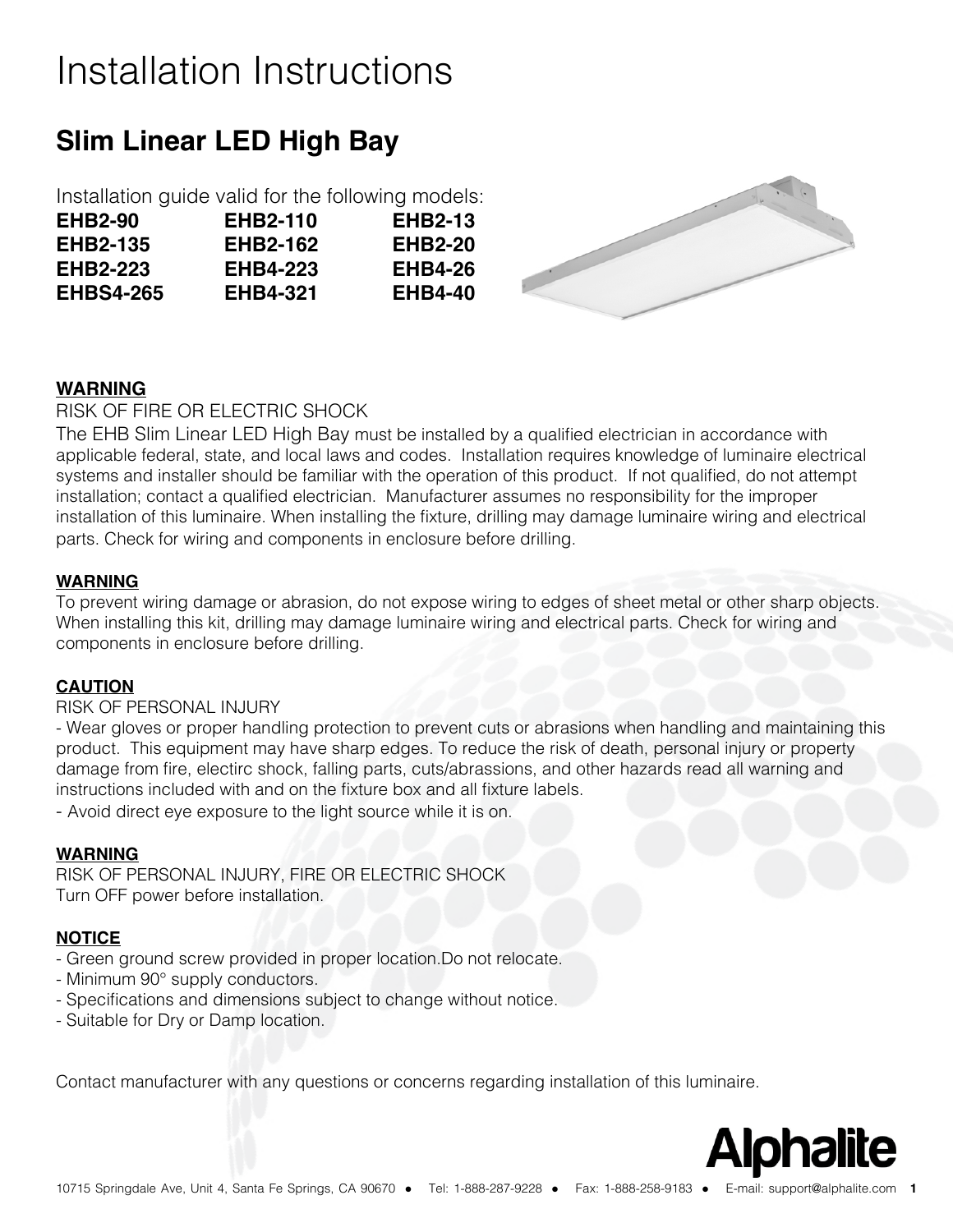## Installation Instructions **Slim Linear LED High Bay**

**Aircraft cable suspension kit** 









**Surface mounting**